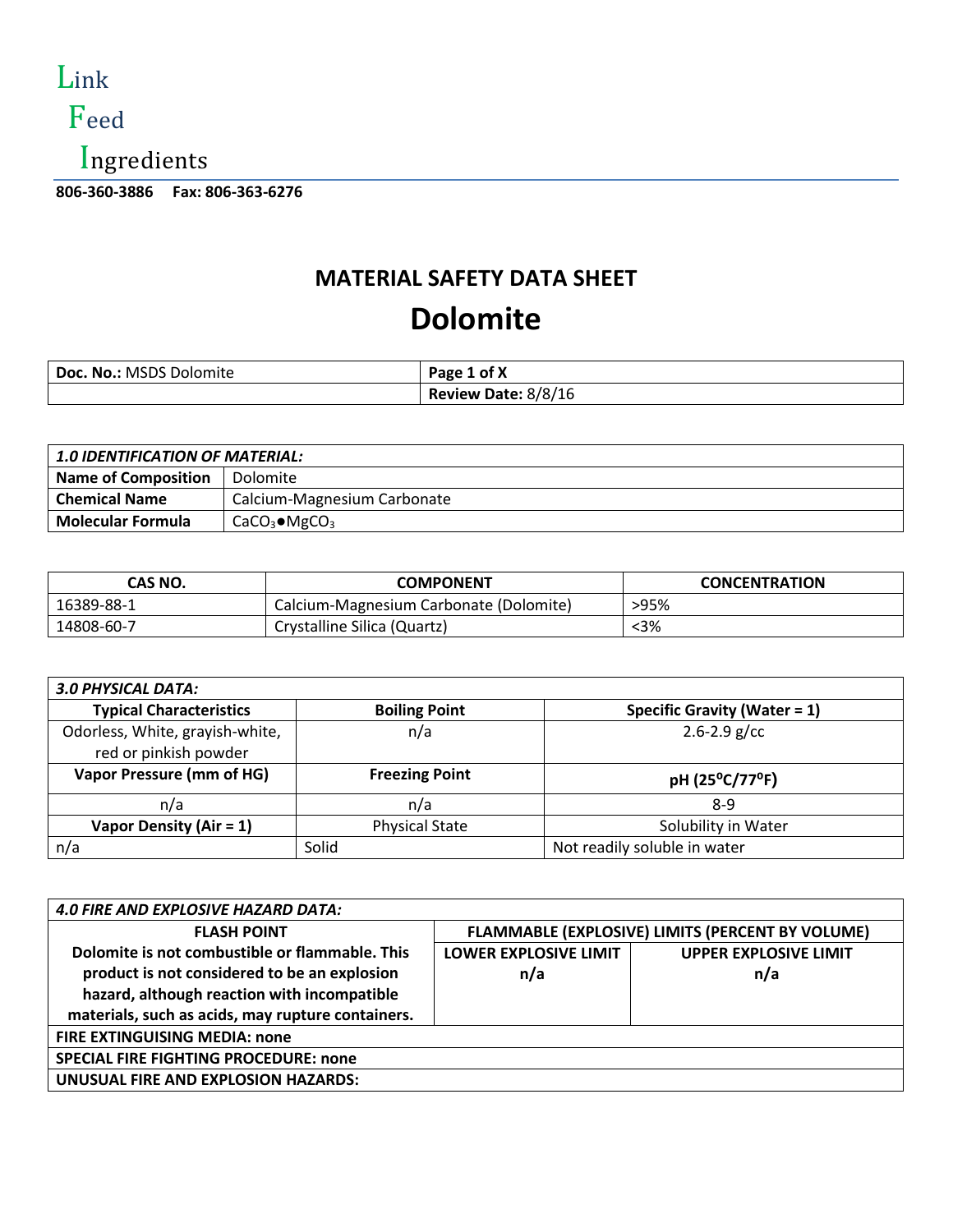# Link

## Feed

# Ingredients

### **806-360-3886 Fax: 806-363-6276**

| 5.0 HEALTH HAZARD DATA:                                                                                                                                                                                                                                                                                                                                                                                                                                                                                                                                                                                                                                                                                          |                |                                                                                                                                                                                                                                                                                                                                                                                                                                                                                                                                                                                         |
|------------------------------------------------------------------------------------------------------------------------------------------------------------------------------------------------------------------------------------------------------------------------------------------------------------------------------------------------------------------------------------------------------------------------------------------------------------------------------------------------------------------------------------------------------------------------------------------------------------------------------------------------------------------------------------------------------------------|----------------|-----------------------------------------------------------------------------------------------------------------------------------------------------------------------------------------------------------------------------------------------------------------------------------------------------------------------------------------------------------------------------------------------------------------------------------------------------------------------------------------------------------------------------------------------------------------------------------------|
| <b>EFFECTS OF OVEREXPOSURE</b>                                                                                                                                                                                                                                                                                                                                                                                                                                                                                                                                                                                                                                                                                   | <b>ACUTE</b>   | Contact to eyes can cause irritation. Contact to skin can cause mil<br>irritation.                                                                                                                                                                                                                                                                                                                                                                                                                                                                                                      |
|                                                                                                                                                                                                                                                                                                                                                                                                                                                                                                                                                                                                                                                                                                                  | <b>CHRONIC</b> | Ingestion: In large amounts, this material may cause gastrointestinal<br>irritation or blockage.<br>Inhalation: This product can cause mild irritation of the respiratory<br>system. Long-term exposure may cause permanent damage. Dolomite is<br>not listed by MSHA, OSHA, or IARC as a carcinogen. However, this<br>product may contain trace amounts of crystalline silica in the form of<br>quartz or crystobalite, which has been classified by IARC as a Group I<br>carcinogen to human when inhaled. Inhalation of silica can also cause a<br>chronic lung disorder, silicosis. |
| <b>EMERGENCY AND FIRST AID PROCEDURES:</b><br>Eyes: Immediately flush eyes with generous amounts of water or eye wash solution if water is unavailable. Pull back<br>eyelid while flushing to ensure that all dolomite dust has been washed out. Seek medical attention promptly if the<br>initial flushing of the eyes does not remove the irritant. Do not rub eyes.<br>Skin: Brush off or remove as much dry dolomite as possible. Wash exposed area with large amounts of water.<br>Inhalation: Move victim to fresh air. Seek medical attention.<br>Ingestion: Do not induce vomiting. Seek medical attention immediately. Never give anything by mouth unless<br>instructed to do so by medical personnel. |                |                                                                                                                                                                                                                                                                                                                                                                                                                                                                                                                                                                                         |

| <b>6.0 REACTIVITY DATA:</b>              |                                                                                                        |
|------------------------------------------|--------------------------------------------------------------------------------------------------------|
| <b>GENERAL REACTIVITY:</b>               | Chemical stable, but reacts vigorously with acids to form $CO2$ . Ignites on<br>contact with Fluorine. |
| INCOMPATIBILITY (MATERIALS TO AVOID):    | Fluorine, Acids, Ammonium salts, Aluminum, Hydrogen, Magnesium                                         |
| <b>HAZARDOUS DECOMPOSITION PRODUCTS:</b> | Dolomite decomposes at 730°C/1346°F to produce calcium + magnesium                                     |
|                                          | oxide and $CO2$                                                                                        |
| <b>HAZARDOUS POLYMERIZATION:</b>         | Does not occur                                                                                         |
| <b>CONDITIONS TO AVOID:</b>              | Dolomite should not be mixed or stored with the following materials, due                               |
|                                          | to the potential for vigorous reaction and release of heat: Fluorine                                   |
|                                          | Ammonium salts, Aluminum, Hydrogen, Magnesium, Acids                                                   |

| 7.0 SPILL PROCEDURES/DISPOSAL REQUIREMENTS: |                                                                                    |  |
|---------------------------------------------|------------------------------------------------------------------------------------|--|
| <b>STEPS TO BE TAKEN IN CASE</b>            | Spill/Leak: Use proper protective equipment.                                       |  |
| <b>MATERIAL IS RELEASED OR SPILLED:</b>     | Small Spills: Use dry methods to collet spilled material. Void generating dust.    |  |
|                                             | Residue on surfaces may be water washed.                                           |  |
|                                             | Large Spills: Use dry methods to collect spilled materials. Avoid generating dust. |  |
|                                             | Residue on surfaces may be water washed.                                           |  |
|                                             | Containment: Minimize dust generation and prevent bulk release to sewers or        |  |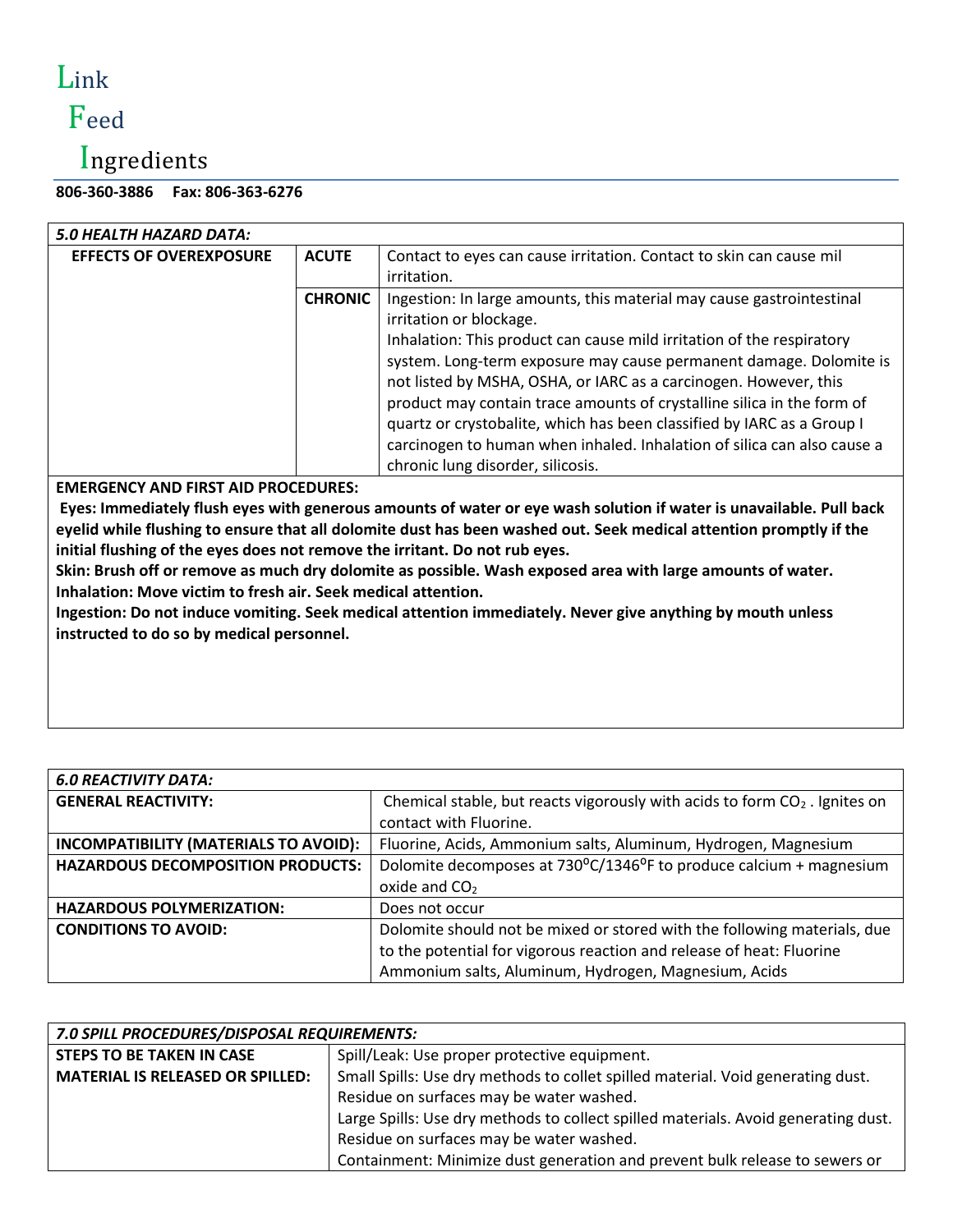# Link

## Feed

## Ingredients

| 806-360-3886    Fax: 806-363-6276 |
|-----------------------------------|
|                                   |

|                               | waterways.                                                                     |  |
|-------------------------------|--------------------------------------------------------------------------------|--|
|                               | Clean up: Normal housekeeping can be applied.                                  |  |
| <b>WASTE DISPOSAL METHOD:</b> | Dispose of in accordance with all applicable federal, state, and local         |  |
|                               | environmental regulations. If this product as supplied, and unmixed, becomes a |  |
|                               | waste, it will not meet the criteria of a hazardous waste as defined under the |  |
|                               | U.S. Resource Conservation and Recovery Act (RCRA).                            |  |

| 8.0 SPECIAL PROTECTION INFORMATION/EXPOSURE CONTROLS |                                                                                              |                                                |                |                   |
|------------------------------------------------------|----------------------------------------------------------------------------------------------|------------------------------------------------|----------------|-------------------|
| <b>EYE PROTECTION:</b>                               | Use safety glasses with side shields or safety goggle.                                       |                                                |                |                   |
| <b>GLOVES/CLOTHES:</b>                               | Use appropriate glove and footwear to prevent skin contact and the potential for irritation. |                                                |                |                   |
|                                                      | Clothing should fully cover arms and legs.                                                   |                                                |                |                   |
| <b>RESPIRATORY:</b>                                  | Use NIOSH/MSHA approved respirators if airborne concentration exceeds PELs.                  |                                                |                |                   |
| <b>VENTILATION:</b>                                  |                                                                                              | Provide ventilation adequate to maintain PELs. |                |                   |
| OTHER:                                               | Eye wash fountain/ stations and emergency showers should be available.                       |                                                |                |                   |
| <b>EXPOSURE CONTROL:</b>                             |                                                                                              |                                                |                |                   |
| Ingredient                                           | OSHA PEL, TWA                                                                                | ACGIH TLV, TWA                                 | NIOSH REL, TWA | NIOSH IDLH (m/m3) |
|                                                      | 8/40h (mgm3)                                                                                 | $8/40h$ (mg/m3)                                | 8/40h (mgm3)   |                   |
| Calcium-Magnesium                                    | 15 (total dust)<br>10<br>n/a<br>n/a                                                          |                                                |                |                   |
| Carbonate                                            | 5 (respirable)                                                                               |                                                |                |                   |
| Crystalline Silica                                   | 10/(SiO2%+2)                                                                                 | .025                                           | .05            | 50                |
|                                                      | (respirable)                                                                                 | (respirable)                                   | (respirable)   |                   |

| <b>9.0 SPECIAL PRECAUTIONS:</b> |                                                                                 |
|---------------------------------|---------------------------------------------------------------------------------|
| <b>STORAGE REQUIREMENTS:</b>    | Store in a cool, dry and well ventilated location                               |
| <b>HANDLING:</b>                | Use routine safety measures to keep dust form coming into contact with eyes and |
|                                 | avoid respiration.                                                              |

| 10.0 SHIPPING REGULATIONS (D.O.T. NOMENCLATURE: |                          |                   |
|-------------------------------------------------|--------------------------|-------------------|
| <b>Proper Shipping Name:</b>                    |                          |                   |
| <b>Hazard Class</b>                             | <b>Type of Packaging</b> | Label             |
| Not classified as a hazardous material by US    | n/a                      | n/a               |
| DOT and is not regulated by Transportation      |                          |                   |
| of Dangerous Goods (TDG) when shipped           |                          |                   |
| by any mode of transport.                       |                          |                   |
| <b>Placard</b>                                  | <b>Marker</b>            | <b>Exemptions</b> |
| <b>None</b>                                     | None                     | none              |

#### **11.0 Toxicological Information:**

An LD0 of 6450 mg.kg (Rat, oral) has been identified for this product. Dolomites is not listed by MSHA, OSHA< or IARC as a carcinogen, but this product may contain trace amounts of crystalline silica, which has been classified by IARC as carcinogenic to humans when inhaled in the form of quartz or crystobalite.